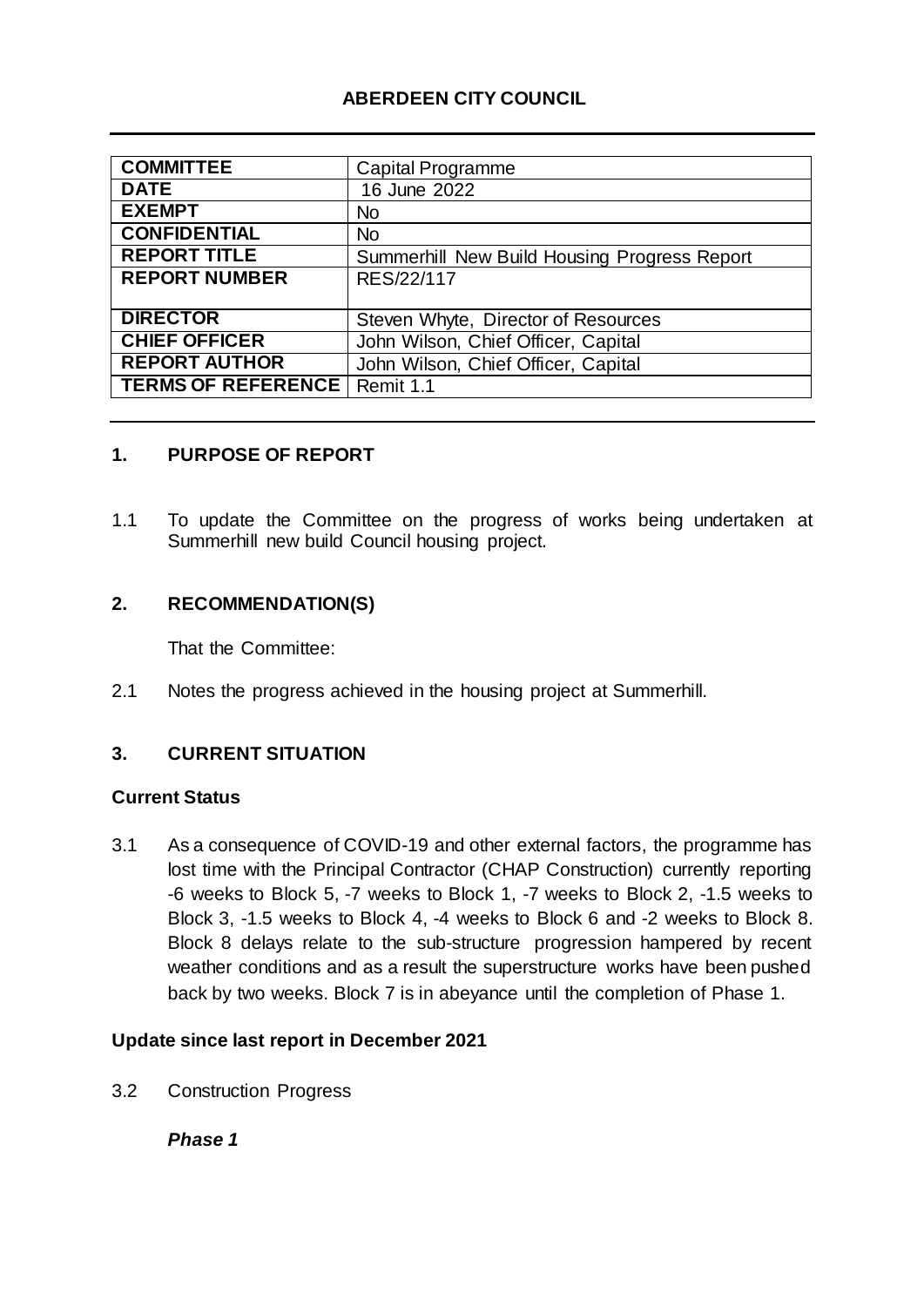- **Block 1** The Lang Stracht pedestrian entrance bridge precast has been placed. All internal dwelling timber finishes have been progressed as far as possible. Stair core M & E works continue. External water, heating services & electrical services are all live. External works are progressing with car parking areas and kerbs.
- **Block 2** The Lang Stracht pedestrian entrance bridge precast has been placed. All internal dwelling timber finishes have been progressed as far as possible. Stair core M & E works continue. External works are progressing with car parking areas and kerbs.
- **Block 5 –** All timber finishes complete within the dwellings with the exception of service entry points. Dwelling decoration continues. Lowered ceilings, beam fire protection, plasterboard, painting, & timber finishes progress within the stairs & corridors. Installation of ground floor access door & screen has commenced. The courtyard steel access walkway services are near completion. The structural timber feature façade panels to the East & West elevations are complete. Electrical live testing has commenced. External water, heating services, & electrical services are all live. Installation of external façade lighting and aerial installation has commenced.

# *Phase 2*

- **Block 3** The Lang Stracht pedestrian entrance bridge precast has been placed. Steel balconies and handrailing are finalised. The incoming below ground Aberdeen Heat & Power infrastructure is complete. Internally, joinery 1st Fix has commenced allowing certain 1st Fix services installation to continue along with smoke taping.
- **Block 4** "Vieo" roof works and brick cladding are in essence complete. Removal of scaffolding continues, currently circa 50% removed. Internally, joinery 1st Fix has commenced allowing certain 1st Fix services installation to continue along with smoke taping.
- **Block 6** The balance of window installation has been finalised. Three out of the five stairwell roofs have been closed in. Commencement of stair core handrailing. Continuation of façade facing brick and stair core blockwork.

## *Phase 3*

- **Block 8** Substructure works have commenced.
- **Block 7**  Not commenced yet.
- 3.3 Quality Assurance audits have continued on site and will continue throughout the duration of the Contract to ensure quality across the overall Housing Programme.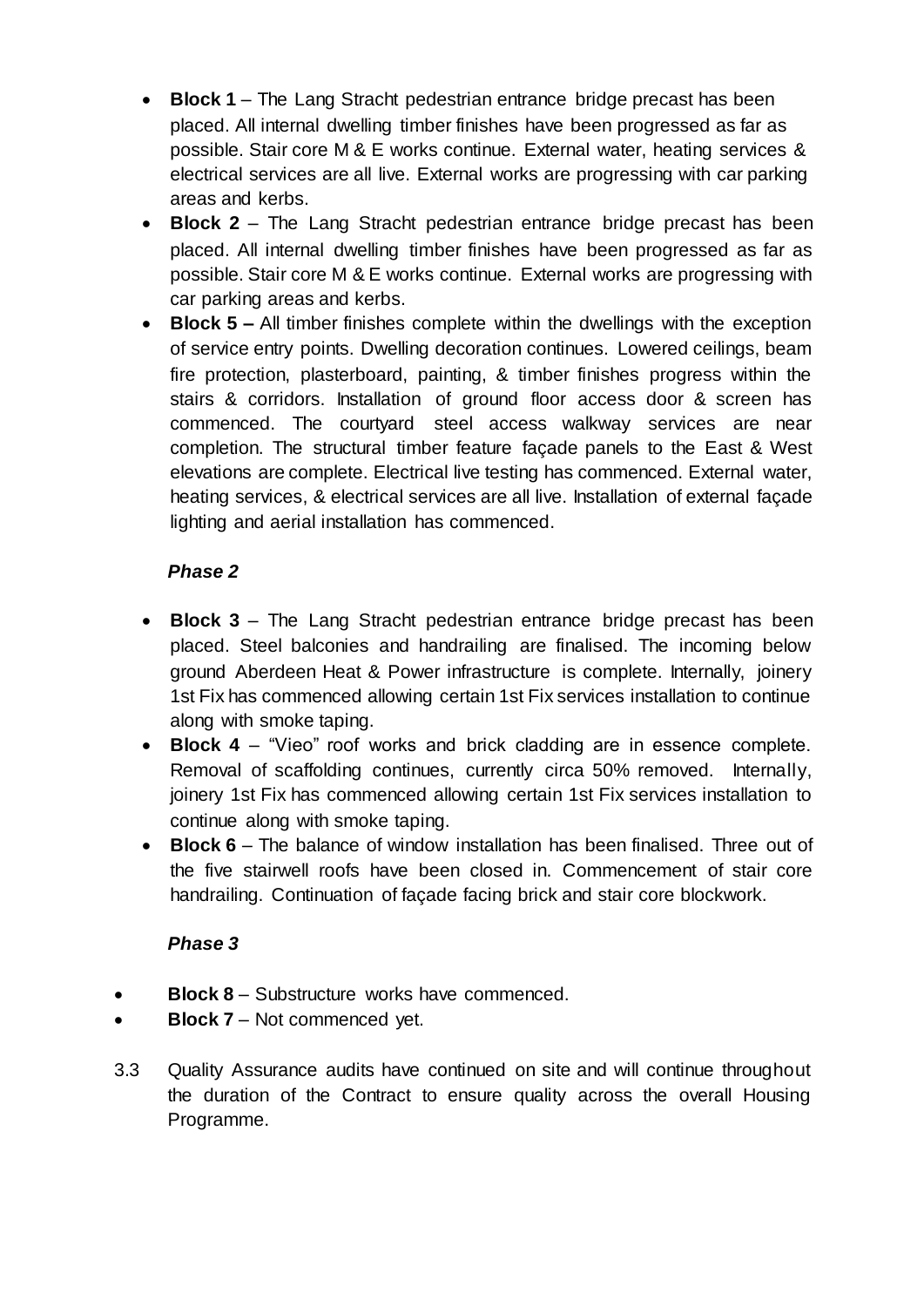3.4 Revised construction programmes have been issued by the Contractor. Once handover dates are confirmed Capital Officers will liaise with the Corporate Landlord Housing Officers to coordinate the possession of the units. Phased delivery plan is as previously outlined below:

| <b>Activity</b>               | <b>Status</b> |
|-------------------------------|---------------|
| Offsite culvert works         | Completed     |
| Issue second Letter of Intent | Completed     |
| Site clearance                | Completed     |
| Let full Contract             | Completed     |
| Site start                    | Completed     |
| Phase 1 [Blocks 1, 2 and 5]   | Ongoing       |
| Phase 2 [Blocks 3, 4 and 6]   | Ongoing       |
| Phase 3 [Blocks 7 and 8]      | Ongoing       |

3.5 Practical Completion is anticipated as follows:

| Phase 1 | Autumn 2022    | $128$ units       |
|---------|----------------|-------------------|
| Phase 2 | Winter 2022/23 | 128 units         |
| Phase 3 | Autumn 2023    | $\vert$ 113 units |

• Please note that until the whole 2,000 Programme is developed, final stage completion dates cannot be confirmed because the Council will have to ensure these dates are staggered to avoid a large volume of properties coming on to the housing list register at the same time.

## **Headlines/Key Issues**

- 3.6 The Contractor is considering the impact that the Covid-19 pandemic has had on the construction programme. To date, he has submitted an extension of time claim for the Covid-19 lockdown period and supply chain re-mobilisation. The works are impacted by ongoing supply chain issues due to Covid-19 pandemics impacts along with delays from supply of labour, materials and deliveries, resulting in significantly extended lead time for materials. This has been exacerbated by the implications of Brexit and more recently by the ongoing conflict in Ukraine.
- 3.7 Meetings continue to seek agreement in terms of likely cost and time impacts. The outcome of the claim negotiation with officers will be reported in due course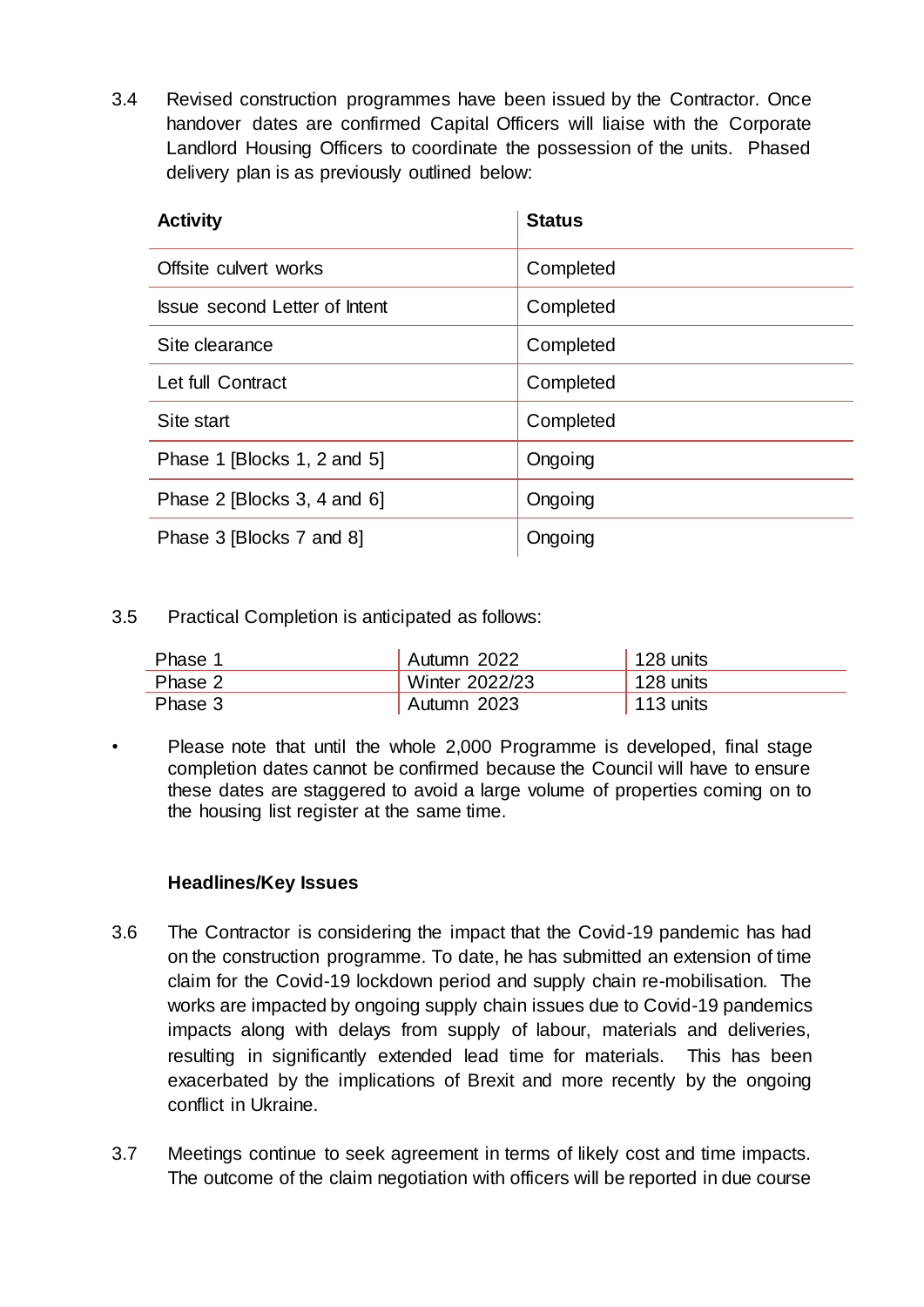but it is now noted that the original programme dates cannot be achieved. An extension of time has been granted for Phase 1; further extension of time claims are being reviewed and assessed; negotiation of costs is ongoing.

- 3.8 While ongoing Covid-19 work practice requirements and supply chain issues are impacting progress on site, the contractor and design team are seeking mitigation where possible.
- 3.9 Building control have advised that all blocks must be substantially progressed prior to granting next extension to the building warrant in January 2023, otherwise new regulations that come into force October 2022 might be applied.

#### **Interdependencies update**

3.10 Stakeholder engagement and communications with other key parties remains ongoing, such as combined heat and power supply to the project. The contracted parties are in discussion and working closely to ensure the work by others does not impact overall project delivery.

#### **4. FINANCIAL IMPLICATIONS**

- 4.1 As noted in the June 2019 report, a single tender was submitted to the Council and since then design has been developed in order to achieve financial viability.
- 4.2 The construction costs include introduction of a Combined Heat & Power system and Denburn Culvert offsite drainage works.

The overall business case gross budget of £57.8m has been approved by ACC, however we are currently carrying out negotiations with the Contractor in lieu of the Covid-19 outbreak and this budget may need to be revised.

| <b>Gross Budget</b> | Spend to date |
|---------------------|---------------|
| £57.8m              | £30.0m        |

## **5. LEGAL IMPLICATIONS**

5.1 There are no direct legal implications arising from the recommendations of this report.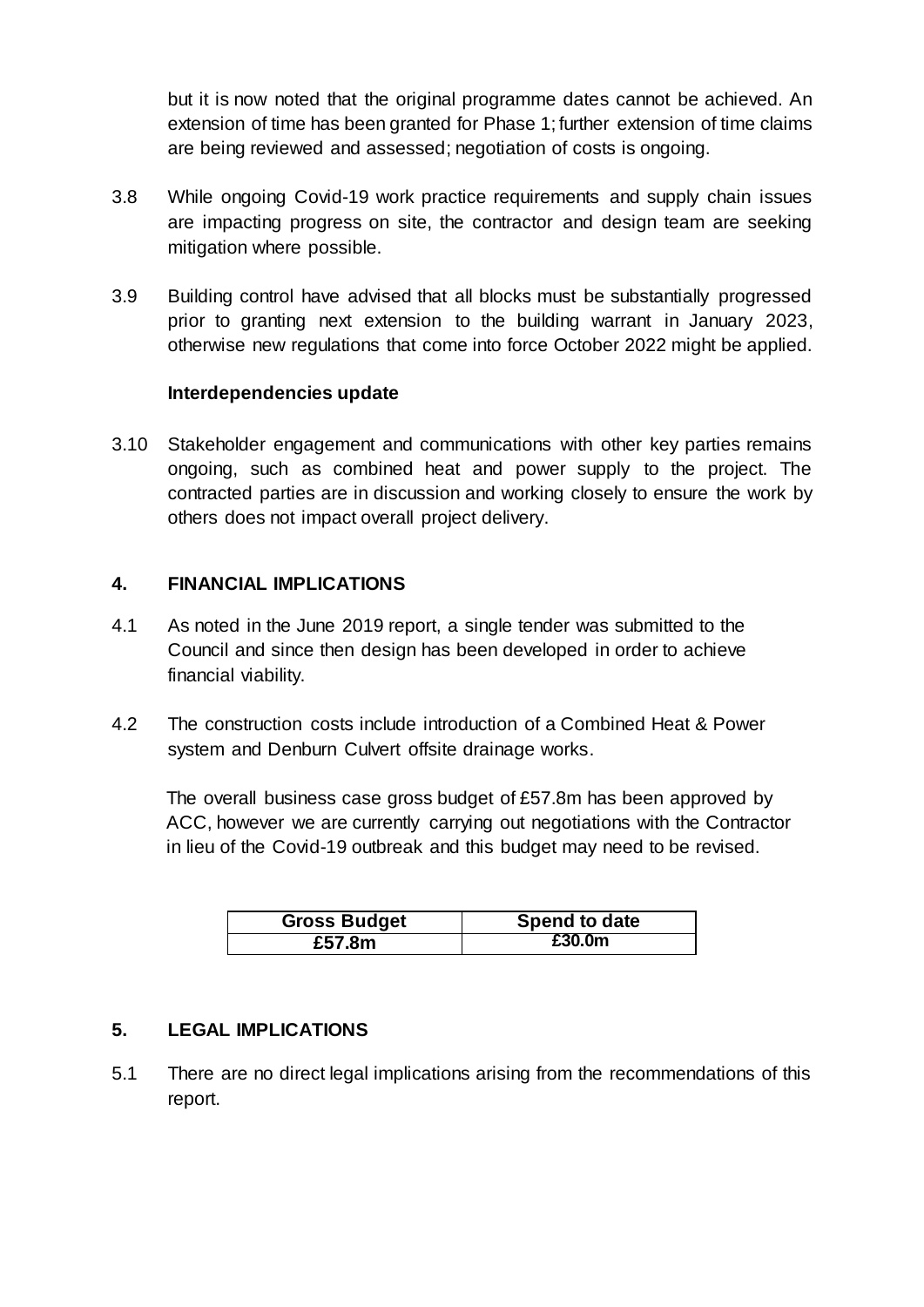## **6. ENVIRONMENTAL IMPLICATIONS**

6.1 There are no direct environmental implications arising from the recommendations of this report.

# **7. RISK**

## **Key Risks for Initial Construction Activities**

- 7.1 Impact of Covid-19 delay to the programme, impact upon the site operations
- 7.2 Supply chain / material availability and extended lead in times.
- 7.3 Inclement weather
- 7.4 Supply chain insolvency/liquidation
- 7.5 Material shortage and labour shortage

| <b>Category</b>                 | <b>Risk</b>                                                                                                                                                                                                                                       | Low (L)<br><b>Medium</b><br>(M)<br><b>High</b><br>(H) | <b>Mitigation</b>                                                                                                                                                 |
|---------------------------------|---------------------------------------------------------------------------------------------------------------------------------------------------------------------------------------------------------------------------------------------------|-------------------------------------------------------|-------------------------------------------------------------------------------------------------------------------------------------------------------------------|
| <b>Strategic</b><br><b>Risk</b> | Impact of Covid-19 on<br>the projects<br>under design/construction<br>and potential future<br>impact upon delivery of<br>units                                                                                                                    | M                                                     | Ensure lessons learned from<br>current sites, embed float within<br>programmes and closely<br>monitor and liaise with<br>the contractual parties.                 |
| <b>Compliance</b>               | Failure to comply with<br>project protocols                                                                                                                                                                                                       | L                                                     | Increase site visits and<br>monitoring of the construction<br>works.                                                                                              |
| <b>Operational</b>              | Staff both internal and<br>external                                                                                                                                                                                                               | L                                                     | Maintain home working<br>where possible (design). Review<br>business continuity plans.                                                                            |
| <b>Financial</b>                | Increased project costs,<br>supplier risk related to<br>the Brexit agreement,<br>Covid-19 related cost<br>impacts and the impact<br>of the Ukraine War and<br>the recent announcement<br>of a potential recession<br>from the Bank of<br>England. | Ή                                                     | Work with legal, finance and<br>procurement teams to<br>understand and address<br>contractual impacts related to<br>the supply of labour, plant and<br>materials. |
| <b>Reputational</b>             | Late delivery of the 369<br>units                                                                                                                                                                                                                 | L                                                     | Clearly communicate with key<br>stakeholders regarding the<br>impact of world events upon the<br>delivery of units.                                               |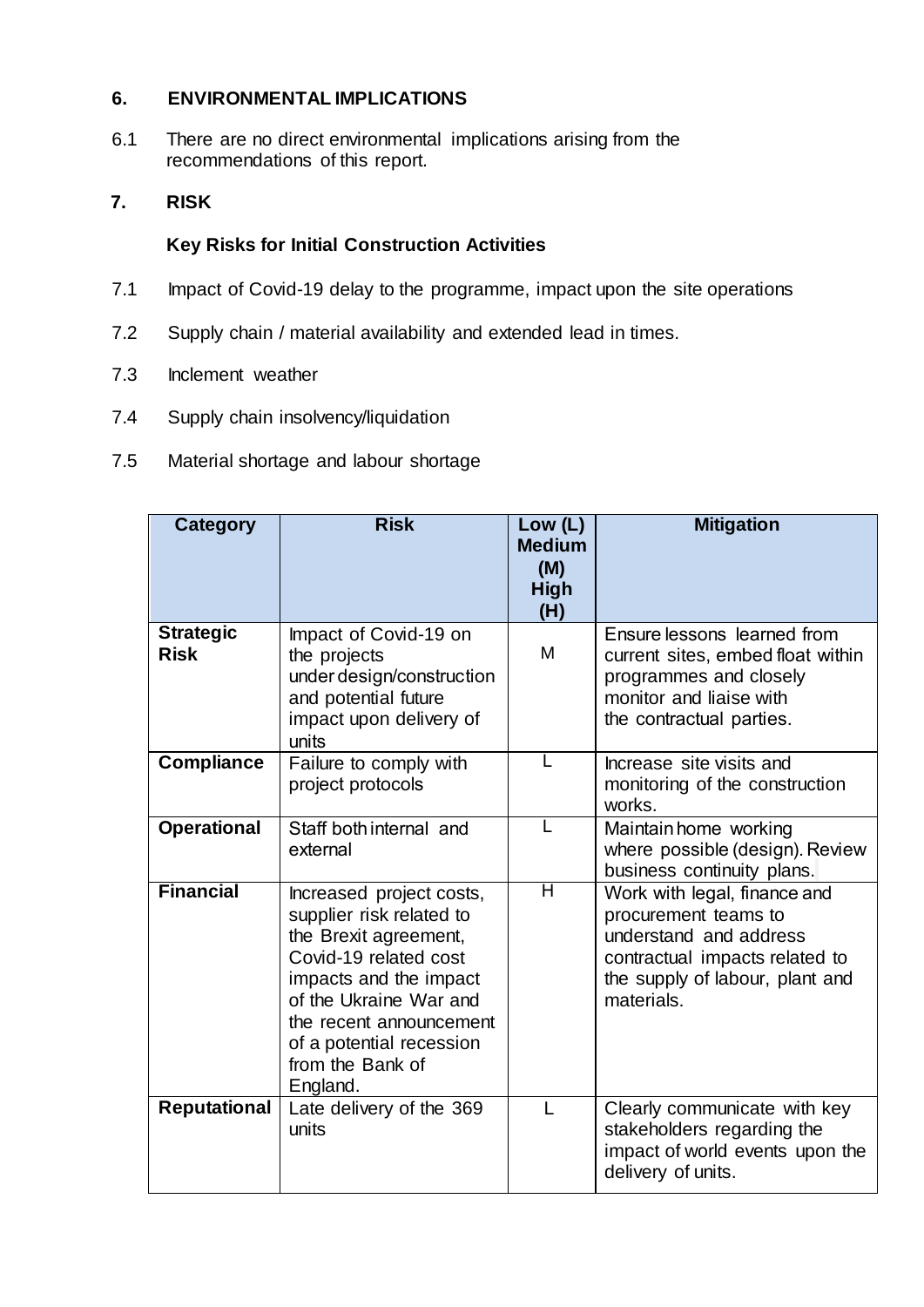| <b>Environment</b><br>/ Climate | <b>Targeting Net Zero</b> | Mitigating climate<br>risks requirements by<br>ensuring at the point of contract<br>award that target net zero<br>requirements are embedded<br>into project specification<br>requirements. |
|---------------------------------|---------------------------|--------------------------------------------------------------------------------------------------------------------------------------------------------------------------------------------|

# **8. OUTCOMES**

| <b>COUNCIL DELIVERY PLAN</b>                                                                                                                                                                                                                                                                                                                                                                                                                                                                                       |                                                                                                                                                                                                                                                            |  |
|--------------------------------------------------------------------------------------------------------------------------------------------------------------------------------------------------------------------------------------------------------------------------------------------------------------------------------------------------------------------------------------------------------------------------------------------------------------------------------------------------------------------|------------------------------------------------------------------------------------------------------------------------------------------------------------------------------------------------------------------------------------------------------------|--|
|                                                                                                                                                                                                                                                                                                                                                                                                                                                                                                                    |                                                                                                                                                                                                                                                            |  |
|                                                                                                                                                                                                                                                                                                                                                                                                                                                                                                                    | <b>Impact of Report</b>                                                                                                                                                                                                                                    |  |
| <b>Aberdeen City Council</b><br><b>Policy Statement</b><br>Programmes in the Policy<br>Statement include assess the<br>digital needs of the region,<br>working with our partners to<br>ensure the city has the<br>required<br>infrastructure; maximise<br>community benefit from major<br>developments; commit to<br>closing the attainment gap in<br>education while working with<br>partners across the city; build<br>2,000 new Council homes<br>and work with partners to<br>provide more affordable<br>homes; | This report highlights the progress being made with the<br>delivery of the new Council housing at Summerhill<br>which when delivered will support a number of inter-<br>related policy statements within the Council delivery<br>Plan.                     |  |
| Aberdeen City Local Outcome Improvement Plan                                                                                                                                                                                                                                                                                                                                                                                                                                                                       |                                                                                                                                                                                                                                                            |  |
| <b>Prosperous Economy Stretch</b><br><b>Outcomes</b>                                                                                                                                                                                                                                                                                                                                                                                                                                                               | The construction programme for new Council housing<br>will support the local economy, employment and training<br>during a period of relative subdued construction activity,<br>especially in the housing and commercial sectors.                           |  |
| <b>Stretch</b><br>People<br>Prosperous<br><b>Outcomes</b>                                                                                                                                                                                                                                                                                                                                                                                                                                                          | The Council is committed to improving the key life<br>outcomes of all people in Aberdeen City. The<br>availability of affordable housing contributes to this<br>objective by providing choice and opportunities which<br>would otherwise not be available. |  |
| Place<br><b>Stretch</b><br>Prosperous<br><b>Outcomes</b>                                                                                                                                                                                                                                                                                                                                                                                                                                                           | The Council is committed to ensuring that Aberdeen is<br>a welcoming place to invest, live and visit and operate                                                                                                                                           |  |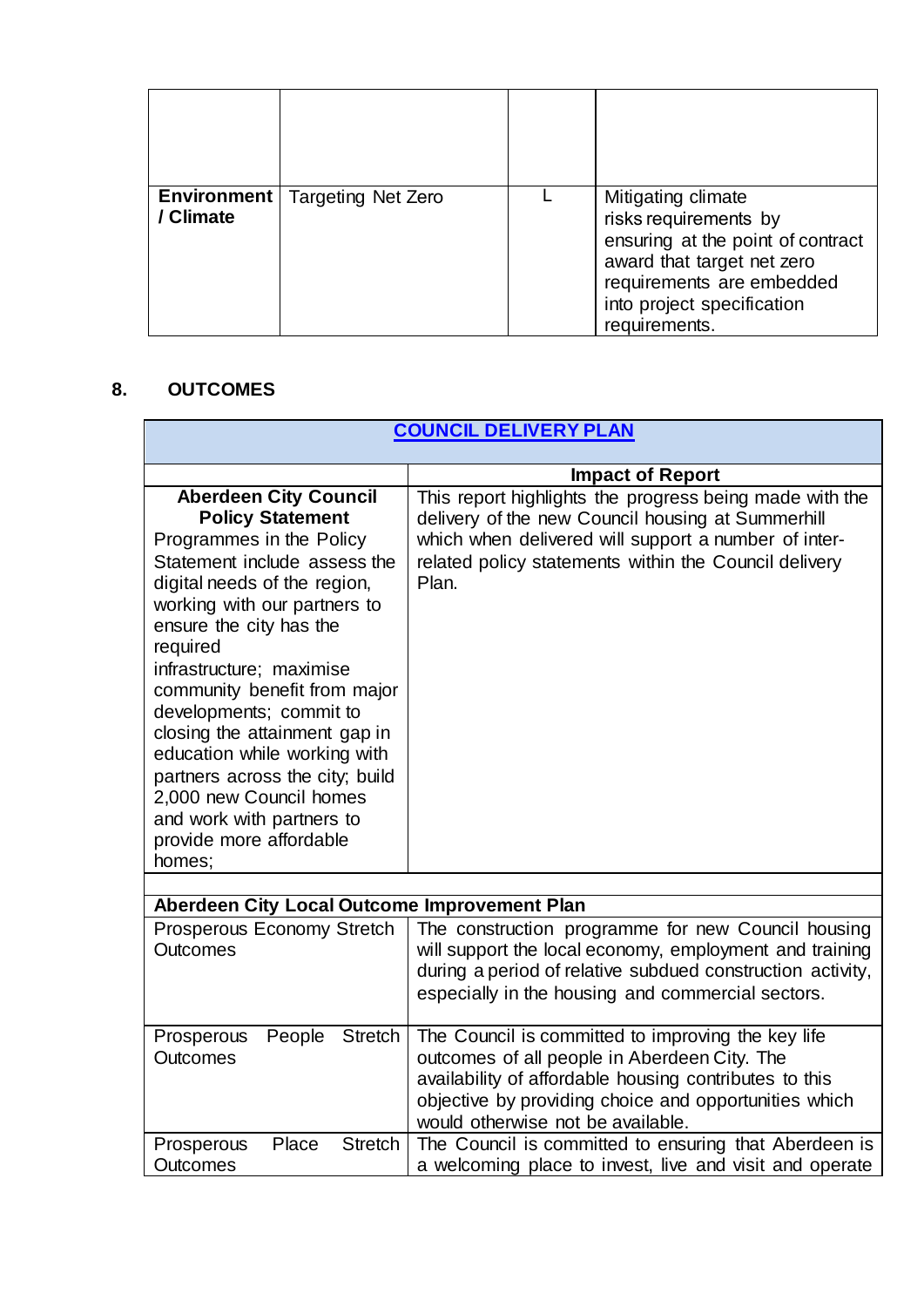|                                | to the highest environmental standards. The availability   |
|--------------------------------|------------------------------------------------------------|
|                                | of affordable housing contributes to this objective.       |
|                                |                                                            |
| <b>Regional and City</b>       | The proposals within this report support the Strategic     |
| <b>Strategies</b>              | Development Plan and Local Development Plan by working     |
| Plan:<br>Strategic Development | to deliver the new Council aspirations and accord with the |
| Local Development Plan         | requirements of both plans.                                |

#### **9. IMPACT ASSESSMENTS**

| <b>Assessment</b>             | <b>Outcome</b>                                                                                                                                                                             |
|-------------------------------|--------------------------------------------------------------------------------------------------------------------------------------------------------------------------------------------|
| <b>Impact Assessment</b>      | An Equality and Human Rights Impact Assessment<br>(EHRIA) in connection with the Council housing<br>building programme has been carried out on 11.4.2018<br>based on report no RES/18/006. |
| <b>Data Protection Impact</b> | Privacy impact assessment (PIA) screening has been                                                                                                                                         |
| <b>Assessment</b>             | undertaken and a PIA is not necessary.                                                                                                                                                     |

#### **10. BACKGROUND PAPERS**

- 10.1 Council 6 March 2018: Draft Housing Revenue Account Budget and Housing Capital Budget 2018/19 to 2022/23: report no CG/18/030.
- 10.2 Capital Programme 23 May 2018: Shaping Aberdeen Housing LLP Referral from City Growth and Resources: report no RES/18/006.
- 10.3 Council 5 March 2019: Housing Revenue Account Budget 2019/20: report no RES/19/202.
- 10.4 Capital Programme 23 September 2020: Summerhill New Build Housing Progress Report: report no RES/20/131.
- 10.5 Capital Programme 28 January 2021: Summerhill New Build Housing Progress Report: report no RES/20/131.

# **11. APPENDICES**

*.*

Appendix 1 Location Map Appendix 2 Site Layout Appendix 3 Site progress photographs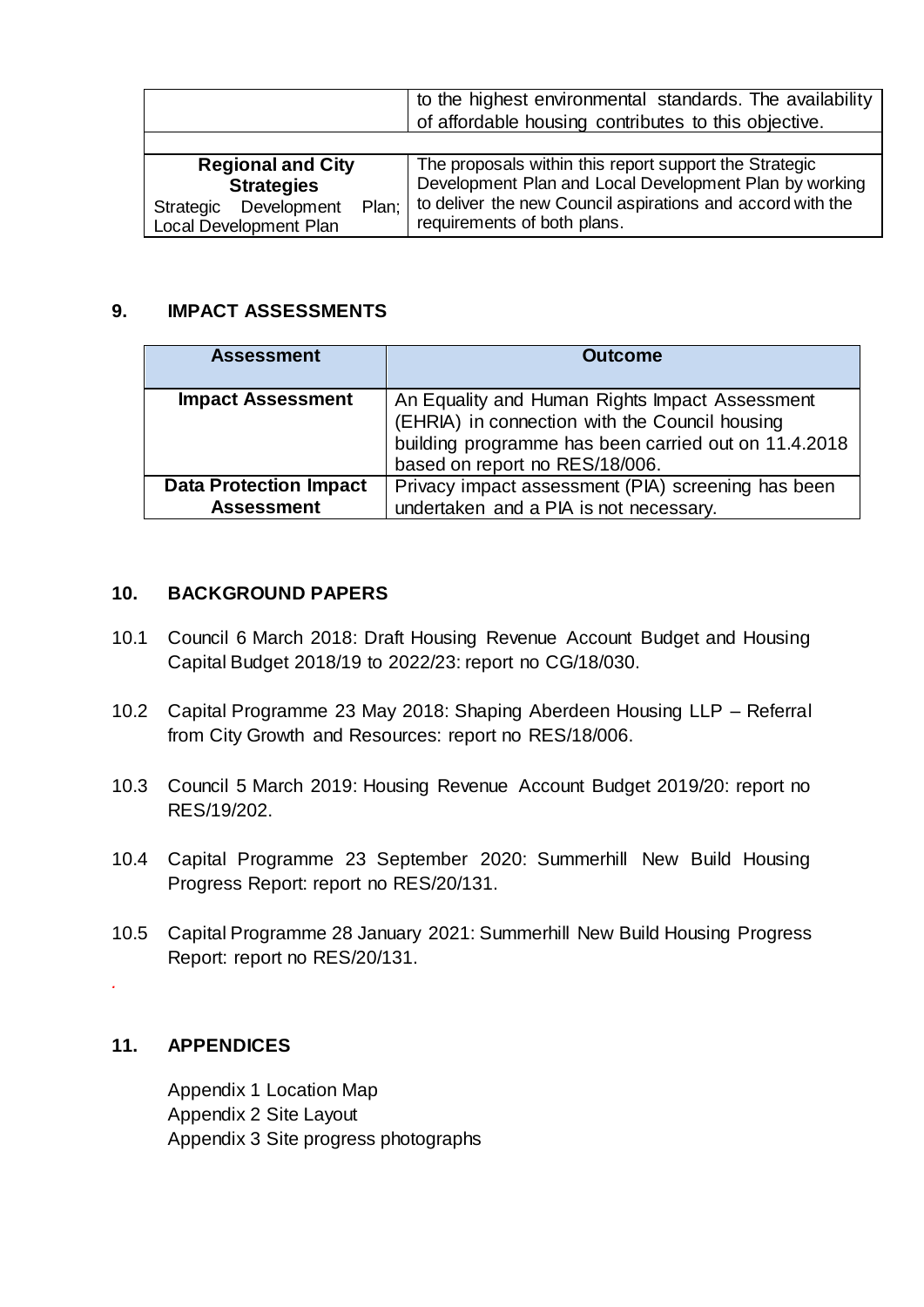# **12. REPORT AUTHOR CONTACT DETAILS**

| <b>Name</b>          | John Wilson               |
|----------------------|---------------------------|
| Title                | Chief Officer, Capital    |
| <b>Email Address</b> | JohnW@aberdeencity.gov.uk |
| Tel                  | 01224 523629              |

## **Appendix 1 – Location Map**

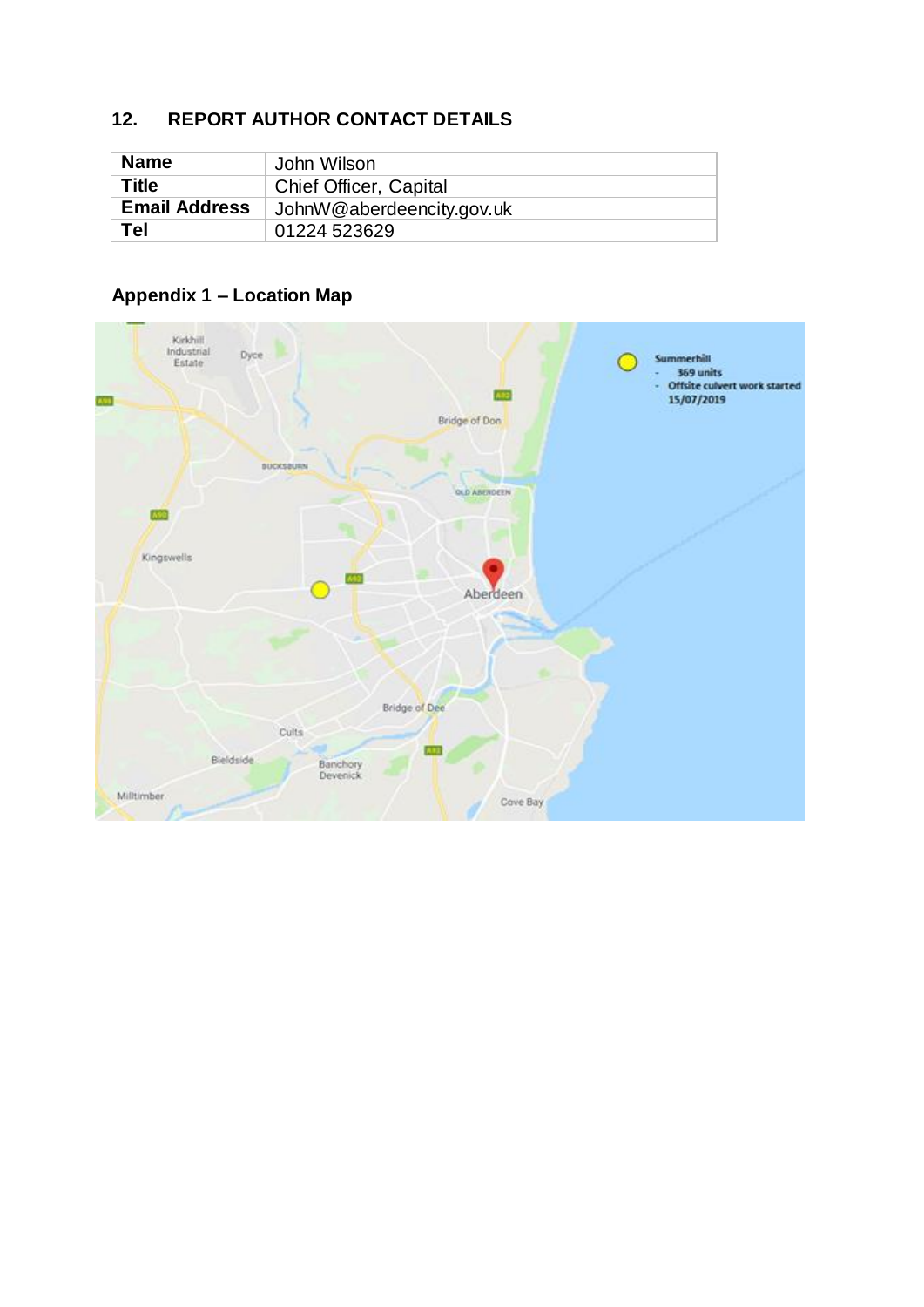

**Appendix 3 Site progress photographs:**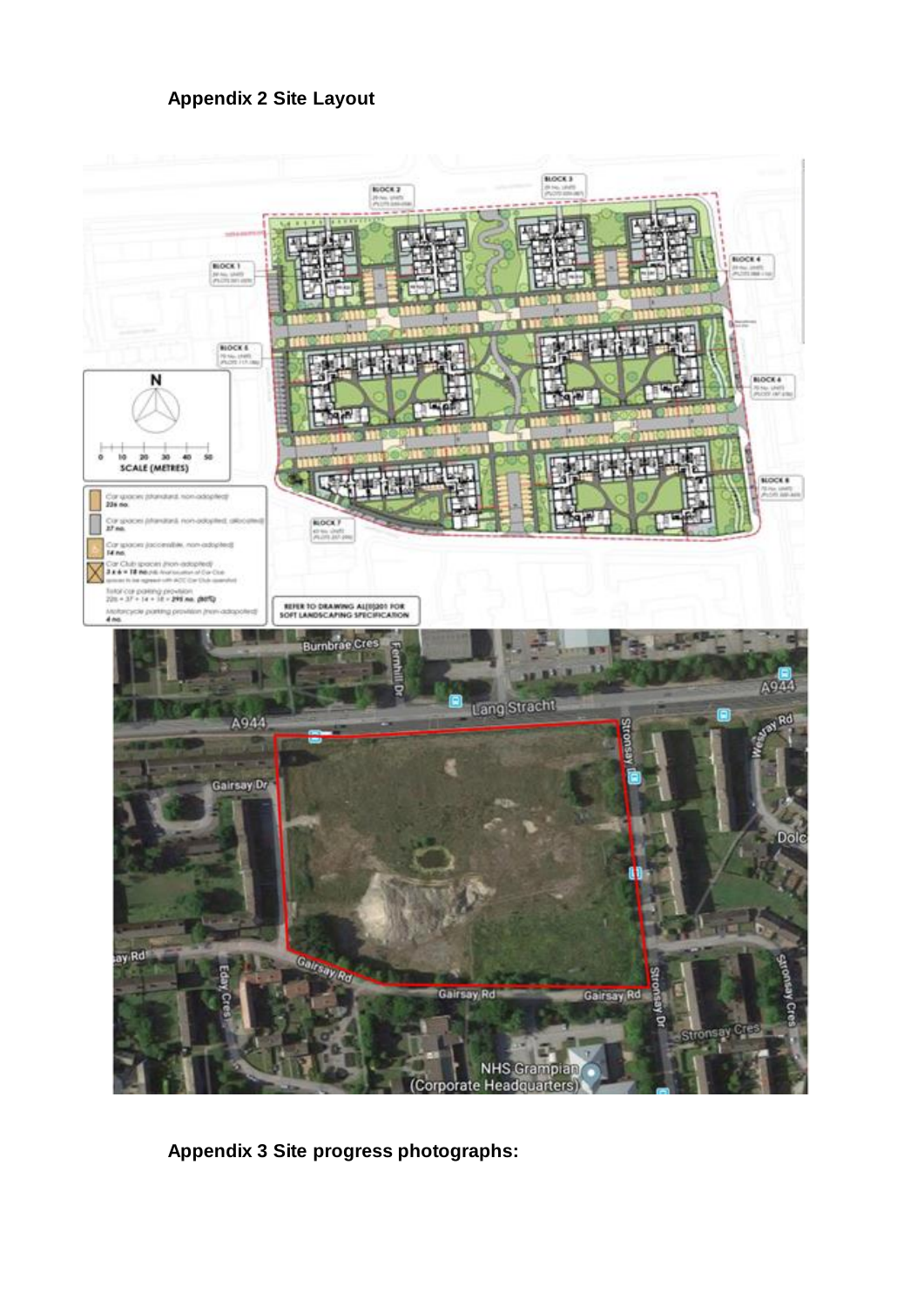

Blocks 1 & 2 – April 2022



Block 3 – March 2022

Block 5 – April 2022